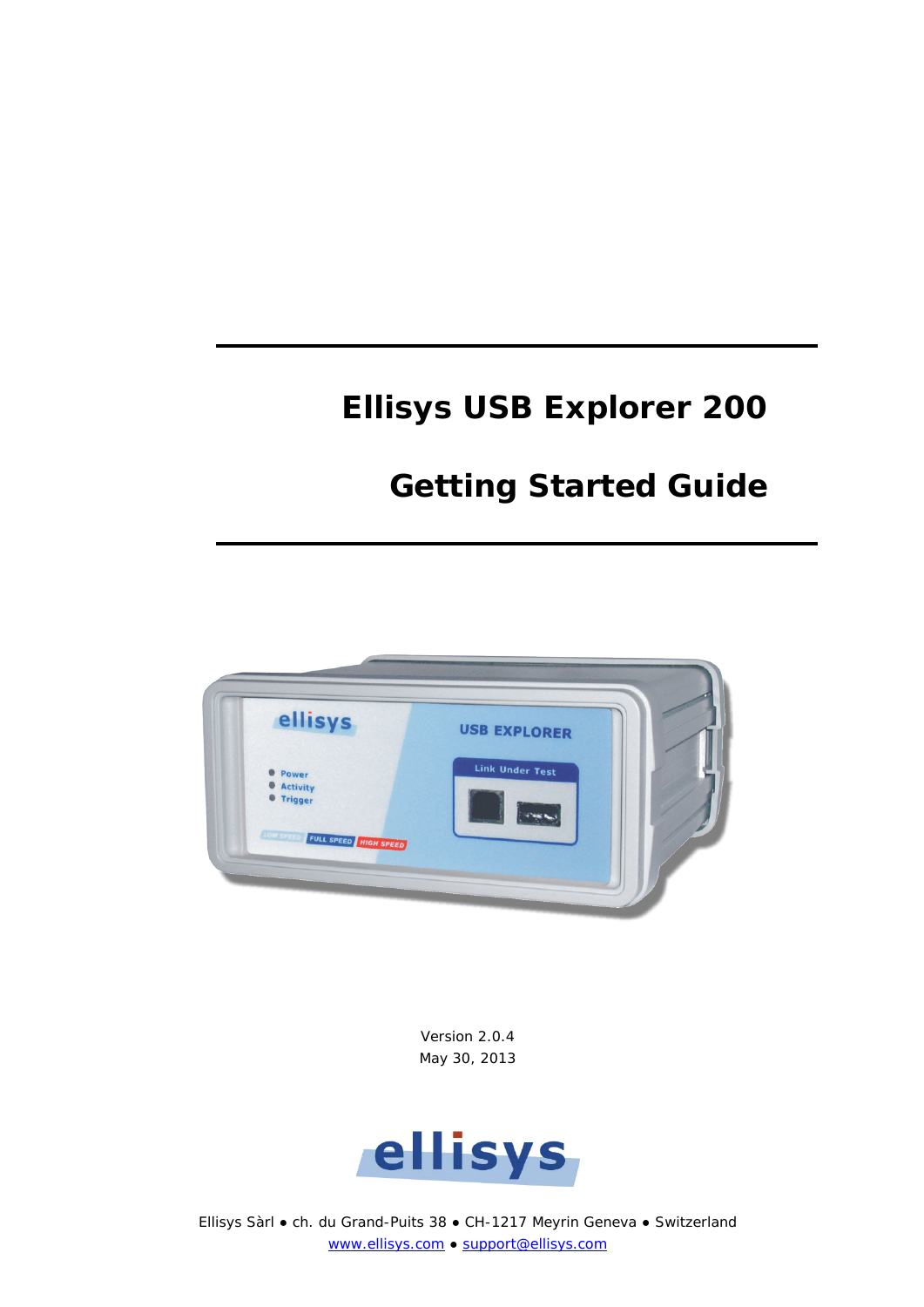# **Table of Content**

| Chapter 5: Limited Warranty Terms and Conditions16 |  |
|----------------------------------------------------|--|
|                                                    |  |
|                                                    |  |
|                                                    |  |
|                                                    |  |
|                                                    |  |
|                                                    |  |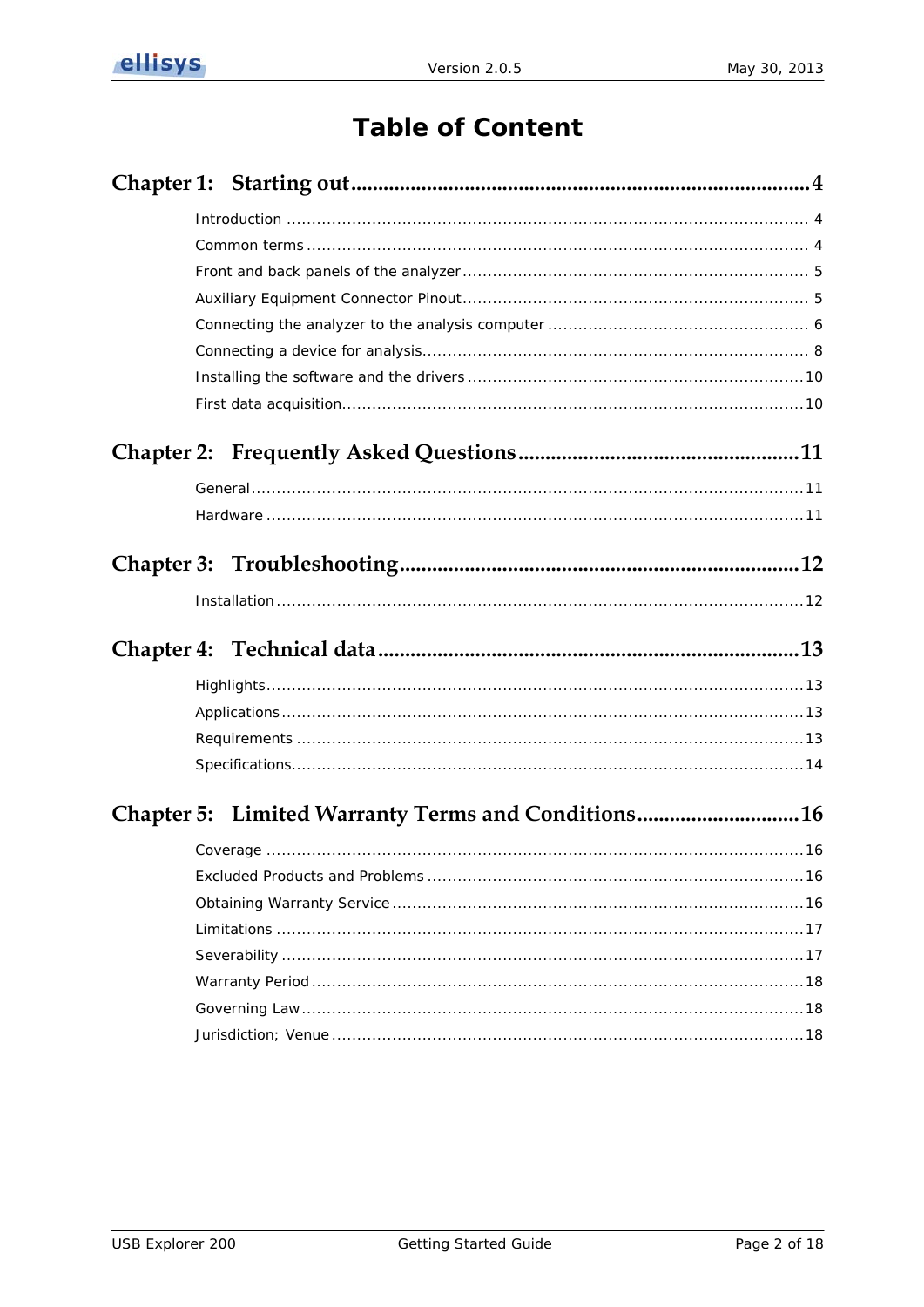

# **Figures Index**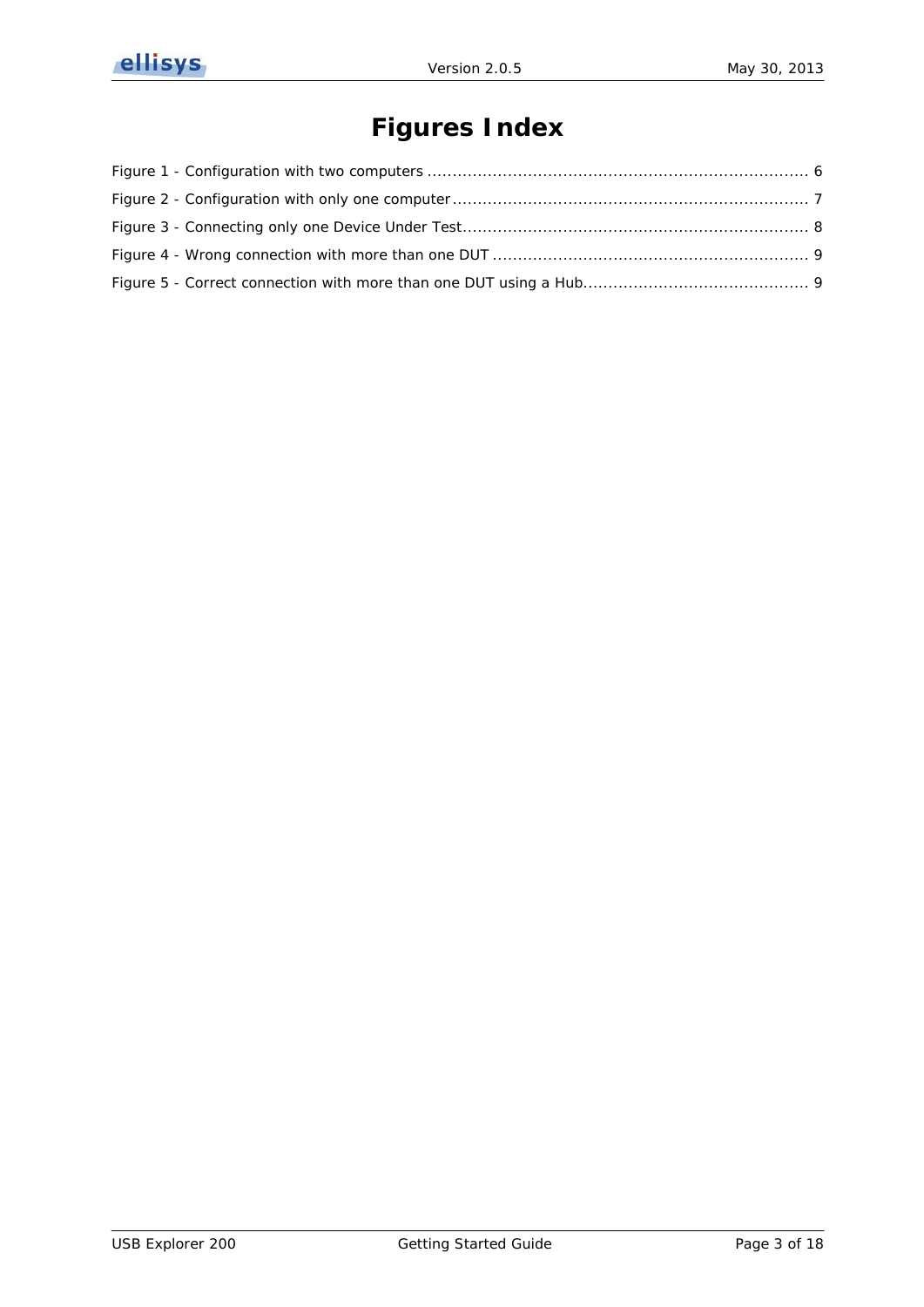# <span id="page-3-1"></span><span id="page-3-0"></span>**Chapter 1: Starting out**

## **Introduction**

The USB Explorer 200 is a non-intrusive high speed USB 2.0 protocol analyzer allowing you to display the bus states and the packets sent, decode the descriptors, detect errors and incompatibilities in devices or drivers as well as quantify their performance. Very simple to use, it is the ideal companion for anyone developing USB devices, hosts, embedded software or drivers.

## <span id="page-3-2"></span>**Common terms**

The following terms are used throughout this manual:

| Analysis software        | The analysis software enables users to record data sent<br>by the analyzer and subsequently displays them in a<br>simple, easy-to-follow format.                                                                                                                                                                                  |
|--------------------------|-----------------------------------------------------------------------------------------------------------------------------------------------------------------------------------------------------------------------------------------------------------------------------------------------------------------------------------|
| <b>Device Under Test</b> | A USB device that is going to be analyzed with the<br>analyzer is called a device under test in this document.                                                                                                                                                                                                                    |
| Test computer            | The device under test will be plugged into the test<br>computer through analyzer's Device Under Test<br>connectors. The drivers needed for the test device must<br>be installed on the test computer. The test computer can<br>also be an embedded computer, a PDA or even a custom<br>piece of equipment acting like a USB host. |
| Analysis computer        | The data to be analyzed will be sent to the analysis<br>computer through the analyzer's Analysis connector.<br>Ellisys' driver and software must be properly installed on<br>this computer.                                                                                                                                       |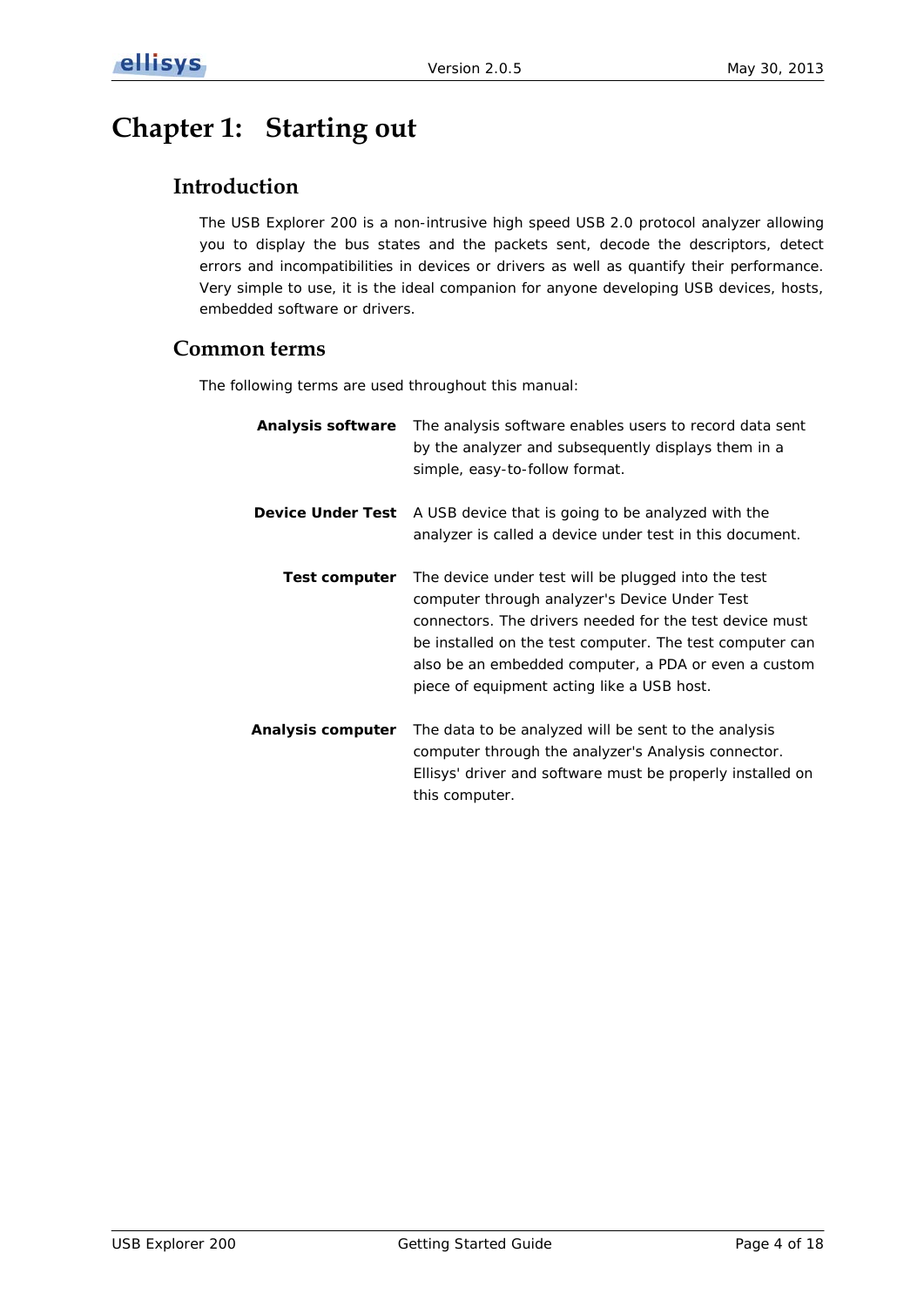

## **Front and back panels of the analyzer**

<span id="page-4-0"></span>

# <span id="page-4-1"></span>**Auxiliary Equipment Connector Pinout**

### **Pinout**

| $\vert$ 39 $\vert$ 37 $\vert$ 35 $\vert$ 33 $\vert$ 31 $\vert$ 29 $\vert$ 27 $\vert$ 25 $\vert$ 23 $\vert$ 21 $\vert$ 19 $\vert$ 17 $\vert$ 15 $\vert$ 13 $\vert$ 11 $\vert$ 9 $\vert$ 7 $\vert$ |  |  |  |  |  |  |  |  |  |  |
|--------------------------------------------------------------------------------------------------------------------------------------------------------------------------------------------------|--|--|--|--|--|--|--|--|--|--|
| 40   38   36   34   32   30   28   26   24   22   20   18   16   14   12   10   8                                                                                                                |  |  |  |  |  |  |  |  |  |  |

## **Pin Assignment**

- 1 Do not connect 21 Do not connect
- 2 **GND** 22 **GND**

- 
- 6 +3.3V 26 **GND**
- 
- 
- 
- 10 +3.3V 30 **GND**
- 
- 
- 
- 
- 
- 
- 
- 
- 20 No pin (foolproofing) 40 **GND**
- 3 Do not connect 23 **Trigger IN** 4 **GND** 24 **GND** 5 Do not connect 25 **Digital OUT 3** 7 Do not connect 27 **Digital OUT 2** 8 +3.3V 28 Do not connect 9 Do not connect 29 **Digital OUT 1** 11 Do not connect 31 **Digital OUT 0** 12 +3.3V 32 Do not connect 13 **Button IN 1** 33 **Digital IN 0** 14 Do not connect 34 Do not connect 15 **Button IN 0** 35 **Digital IN 1** 16 N/A 36 Do not connect 17 **Trigger OUT** 37 **Digital IN 2**
- 18 Do not connect 38 Do not connect
- 19 **GND** 39 **Digital IN 3**
	-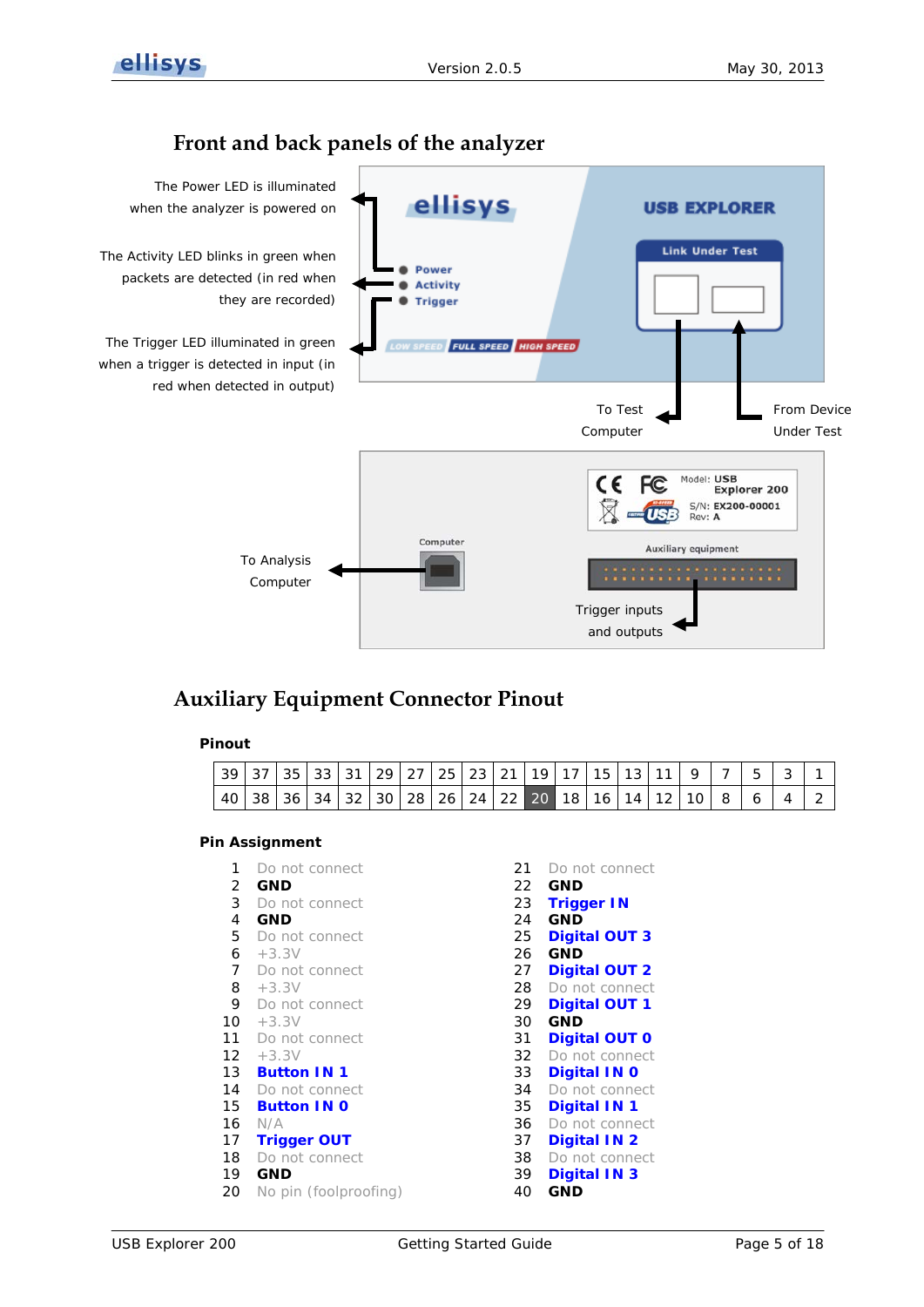## <span id="page-5-0"></span>**Connecting the analyzer to the analysis computer**

The USB Explorer 200 is a high speed, full speed and low speed USB 2.0 protocol analyzer that sends data using a high speed USB 2.0 connection. The recommended configuration requires two computers, one for communicating with the device under test and the other for displaying the results of the analysis.

Although the USB Explorer 200 can download analyzed data on a full speed USB 1.1 connection, it is strongly recommended that you connect it using a high speed USB 2.0 port to obtain optimal performance. If you experience any trouble with your analyzer, please ensure it is connected on a high speed USB 2.0 enabled host controller before contacting our technical support.

#### **Configuration with two computers: recommended configuration**

The use of two computers is the recommended configuration (see [Figure 1\)](#page-5-1). The test computer is ascribed to the test device, and the analysis computer handles downloads and analyses data coming from the analyzer.



<span id="page-5-1"></span>**Figure 1 - Configuration with two computers**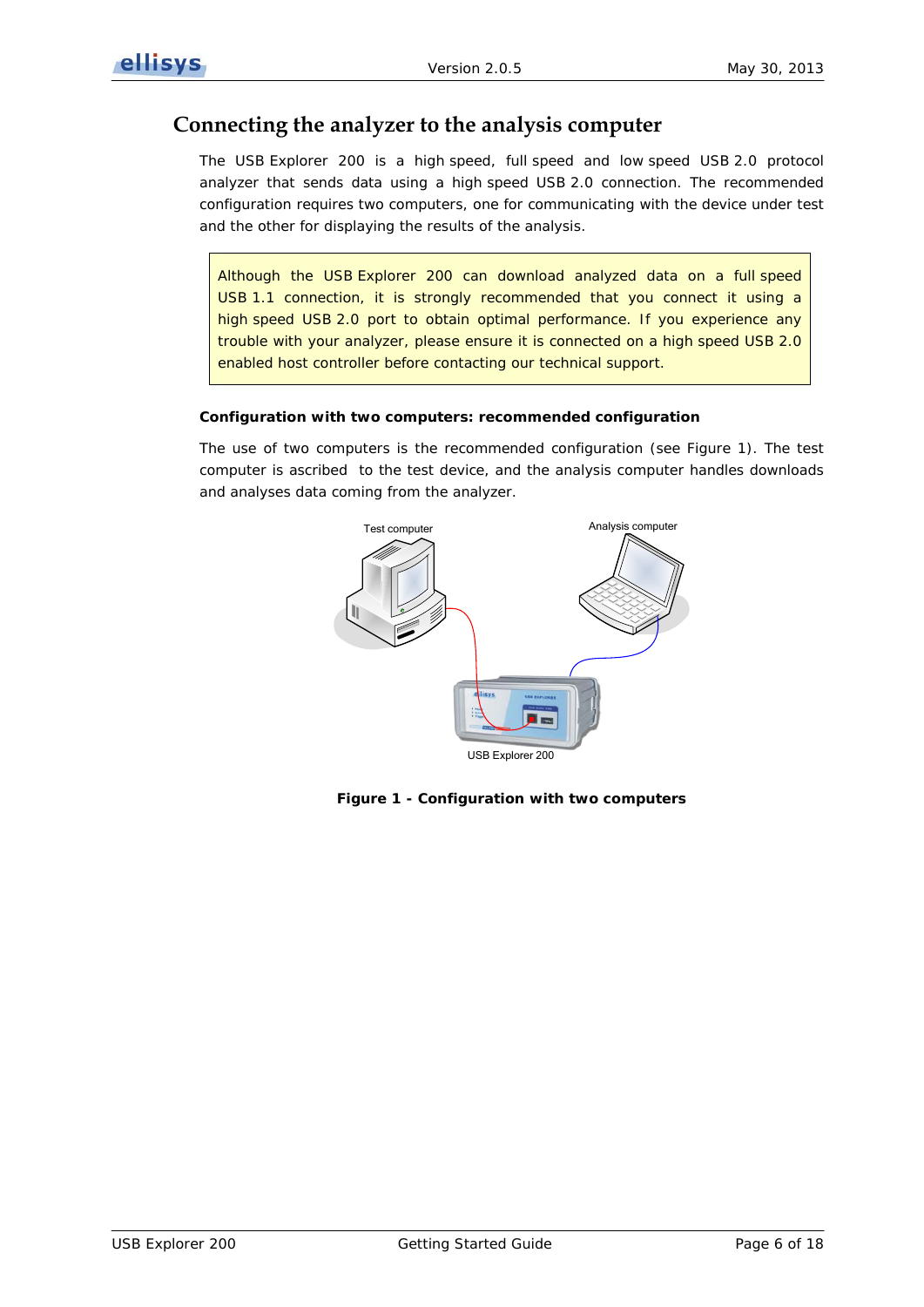#### **Configuration with only one computer**

It is possible to use just one computer for both testing and analysis, but this option is not recommended (see [Figure 2\)](#page-6-0). This configuration can only be used when the available computer is very powerful and when the device under test requires little processing power. You must, however, ensure that **two or more host controllers** are available on the computer. If there is only one host controller on your computer, buy a CardBus or PCI extension card available on the market. Please refer to the chapter on *[Troubleshooting](#page-11-0)* to determine if your computer has two host controllers. The following diagram shows how to use the analyzer with only one computer.



**Figure 2 - Configuration with only one computer**

<span id="page-6-0"></span>Although this particular configuration can work for most peripherals under test, we actually highly recommend a configuration involving two computers.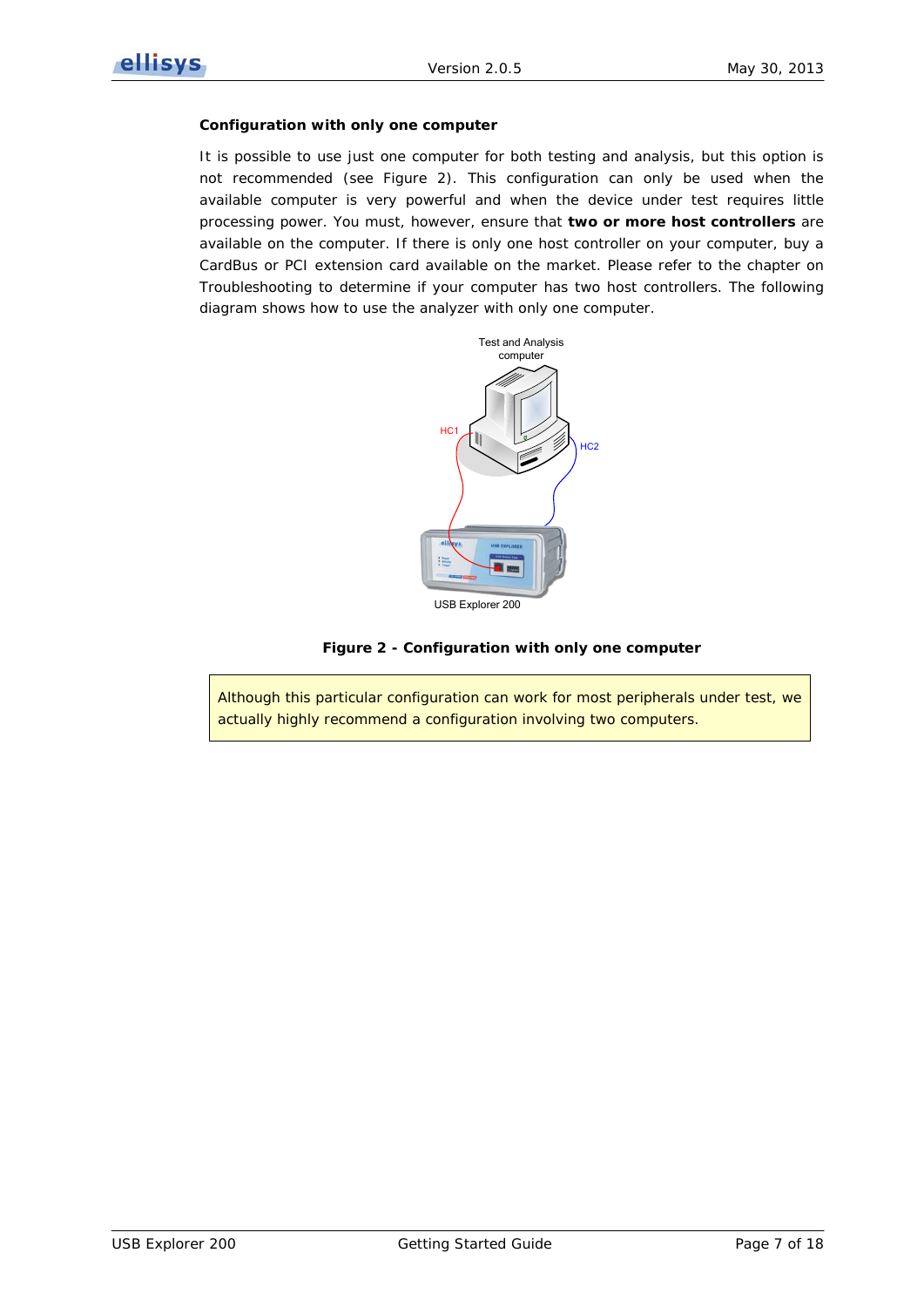# <span id="page-7-0"></span>**Connecting a device for analysis**

### **Connecting only one Device Under Test**

The most straightforward configuration involves only one device to be analyzed. [Figure 3](#page-7-1) shows how to properly connect the device under test.



### **Figure 3 - Connecting only one Device Under Test**

<span id="page-7-1"></span>To prevent problems which could arise from your cables' length, please follow the following instructions:

- The blue cable must be no longer than 5 meters.
- The total length of the red and black cables must not exceed 3 meters. A greater length could result in an abnormally high error rate on the bus being analyzed.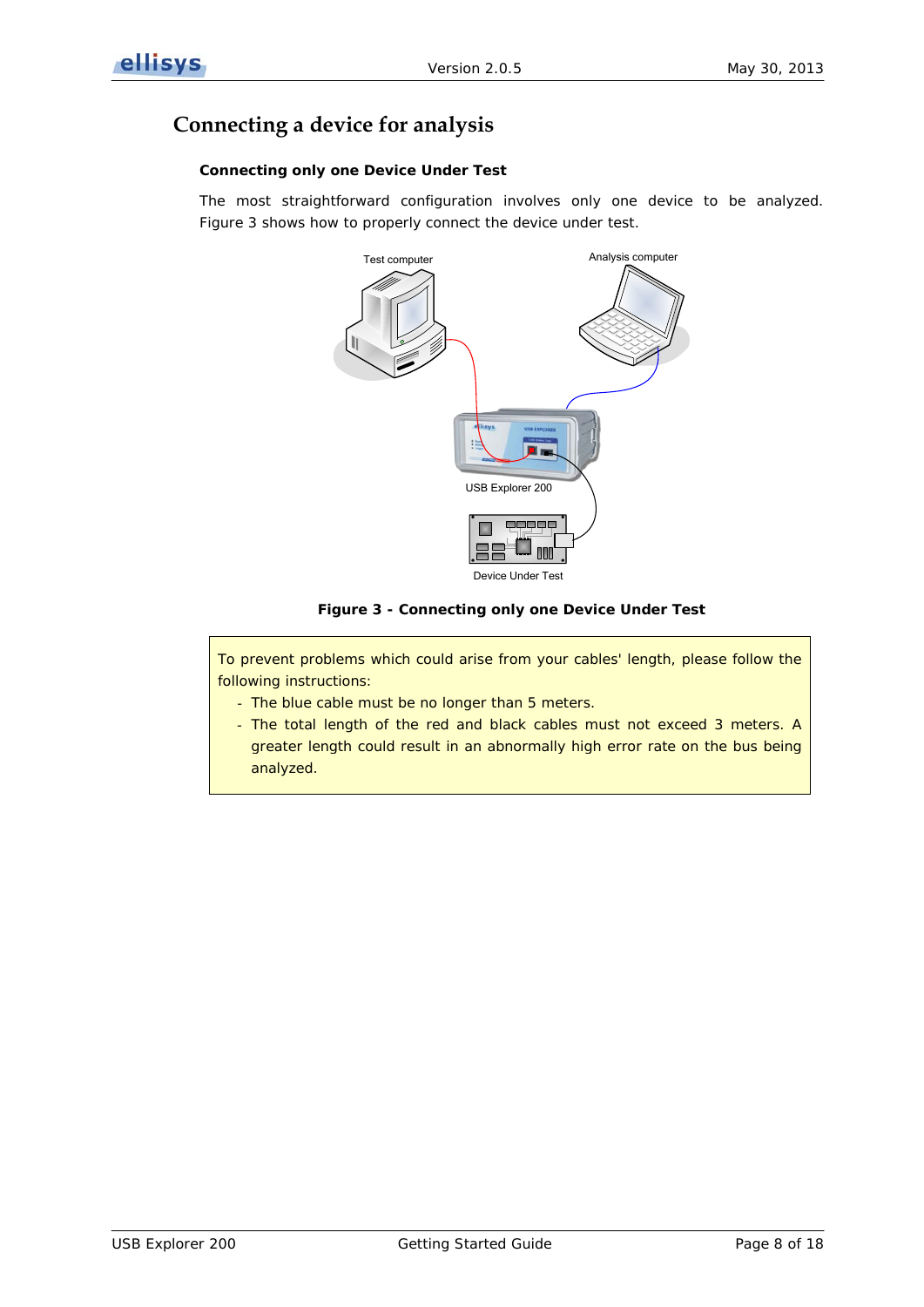#### **Connecting more than one Device Under Test**

USB analyzers are able to analyze traffic coming only from devices connected under them. If a device is connected above the analyzer, it will only register data packets coming from the host. The [Figure 4](#page-8-0) shows an incorrect connection: the USB mouse is connected 'above' the analyzer.



**Figure 4 - Wrong connection with more than one DUT**

<span id="page-8-0"></span>When the analyzer is used to analyze multiple devices, this analysis must necessarily involve a USB hub. In this way, you can ensure that all the devices to be analyzed are, in fact, 'below' the analyzer. You should be aware, however, that the analyzer will record all hub and devices traffic. Though it could result in a large amount of data, this won't cause inconvenience because the software's functions can filter out extra traffic very easily. [Figure 5](#page-8-1) illustrates how to connect correctly several devices under test.



### <span id="page-8-1"></span>**Figure 5 - Correct connection with more than one DUT using a Hub**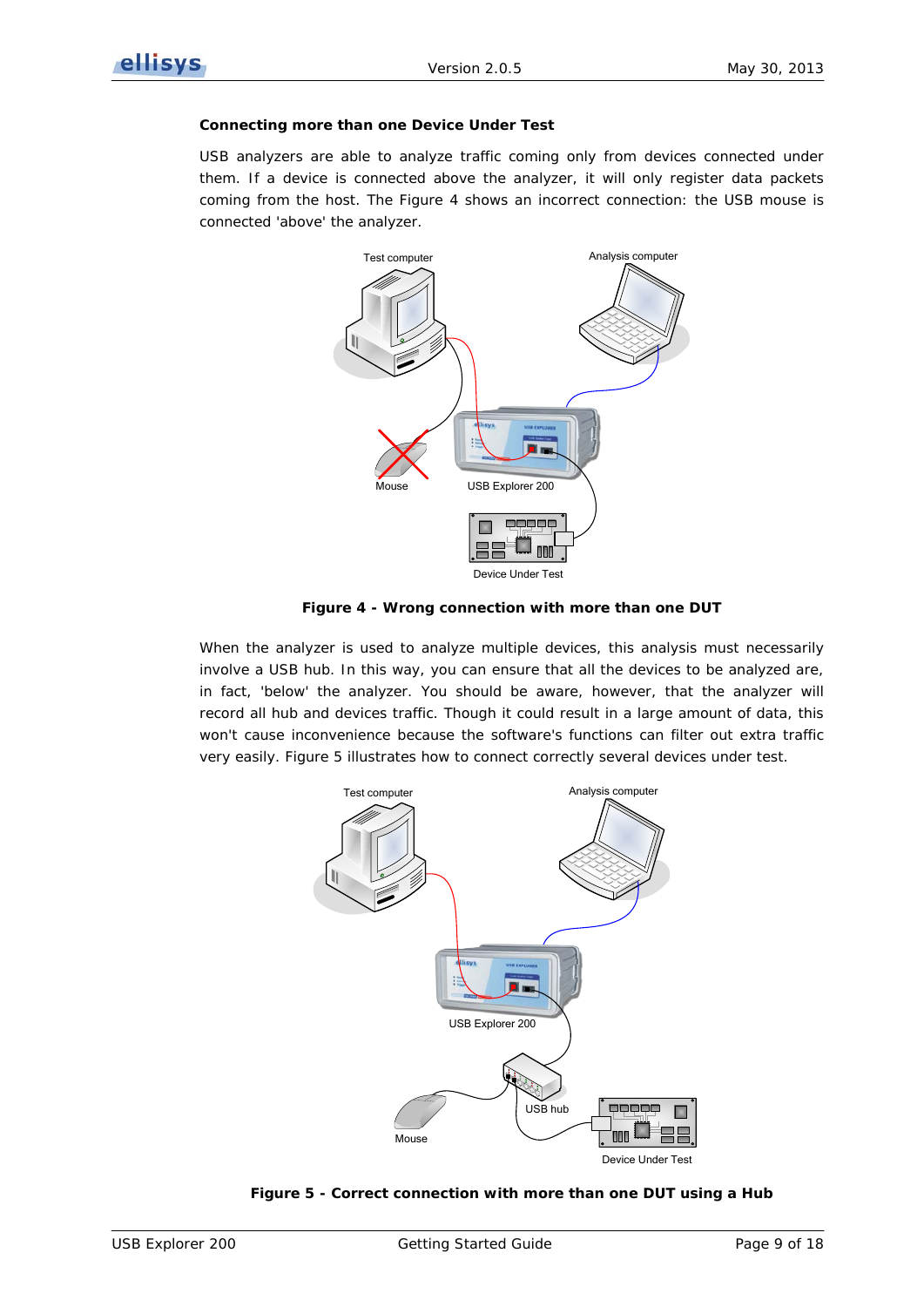## <span id="page-9-0"></span>**Installing the software and the drivers**

Please refer to the USB Analysis Software User's Manual for more information about the installation of the analysis software and the device driver.

## <span id="page-9-1"></span>**First data acquisition**

Before using the analyzer to make your first data acquisition, ensure that you have successfully completed every step needed to install the software and the drivers.

Follow these steps to proceed with your first data acquisition:

- 1. Connect the USB analyzer to the analysis computer as demonstrated in the section entitled *[Connecting the analyzer to the analysis computer](#page-4-1)*. You must first have successfully installed the analysis software and drivers.
- 2. Run the analysis software and press keys 'Ctrl+R' (*Start Recording*). Refer to the chapter on *[Troubleshooting](#page-11-0)* if the software indicates that no analyzer is connected.
- 3. Connect the USB device to be analyzed as discussed in the section entitled *[Connecting a device for analysis](#page-7-0)*. For greater safety, first connect a simple commercial device that you can understand easily. The number of valid transactions should increase slowly. You can save data acquisition after it has been recording for a few seconds by clicking the *'Save*' button.
- 4. Congratulations! You have just used the analyzer to record your first data acquisition. You can now read the USB Analysis Software User's Manual to fully benefit from all the available power in the analysis software.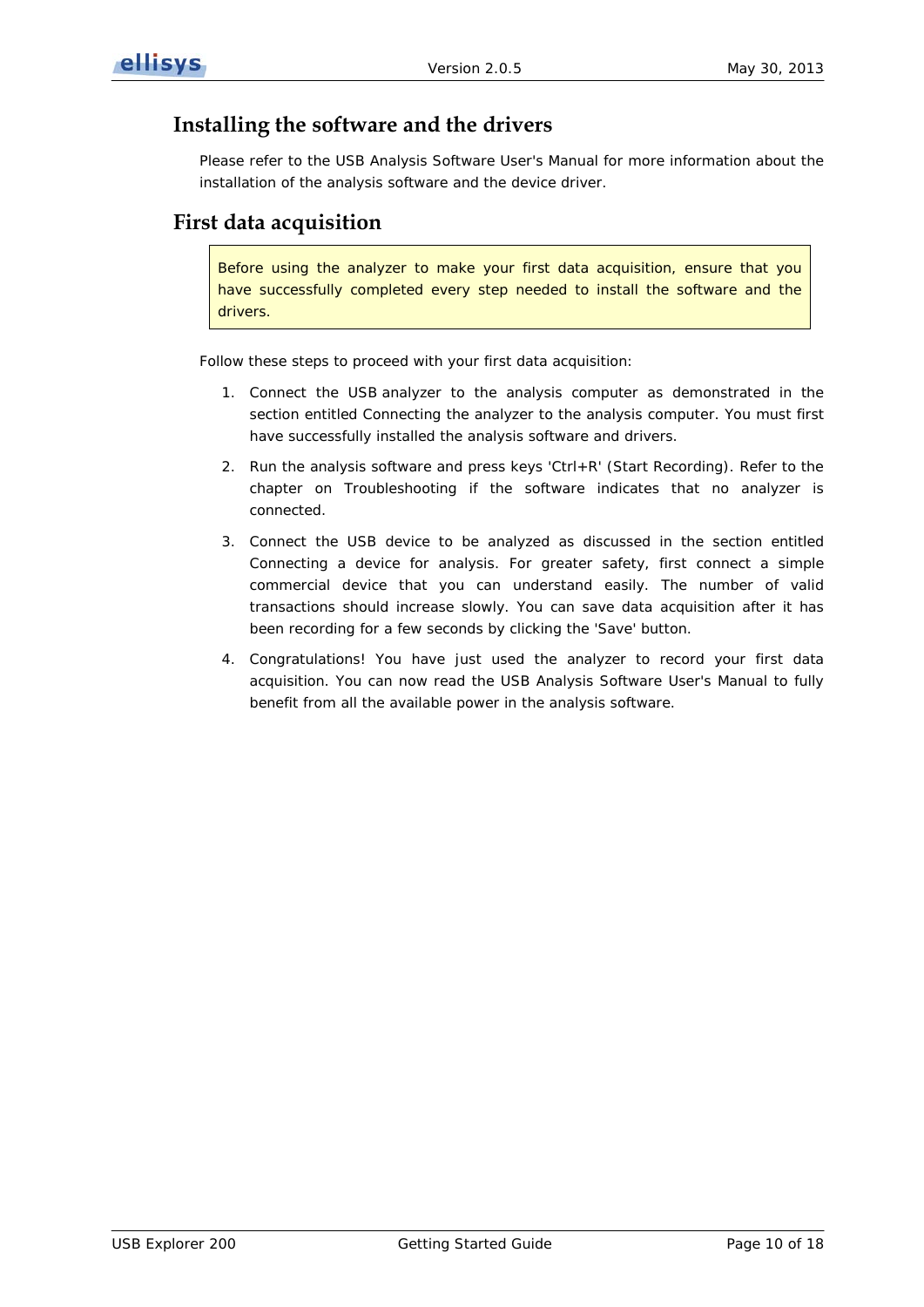# <span id="page-10-1"></span><span id="page-10-0"></span>**Chapter 2: Frequently Asked Questions**

## **General**

### **Which recording speeds can be supported?**

The USB Explorer 200 supports recording of low speed (1.5 Mbit/s), full speed (12 Mbit/s) and high speed (480 Mbit/s) links. It can record traffic from any USB 2.0 device. Owing to its powerful decoding engine, the USB Explorer 200 automatically detects the appropriate recording speed for an unequalled ease of use.

### **Which type of configuration do I need to apply to a USB Explorer?**

The analyzer records the data to be analyzed in real time using a USB 2.0 connection. For this reason, two host controllers are necessary: the first to connect the peripheral to be tested and the other to record the data. You must therefore have either:

- Two computers, one for analysis and the other for testing
- One computer with two host controllers. This is the case when an USB 2.0 extension card is used.

To obtain the best performance, we highly recommend the use of two computers.

### **The analyzer records data using a USB 2.0 connection. Do I need a USB 2.0 host controller?**

No. The analyzer works just as well with a High speed connection (480 Mbit/s) as with a Full speed one (12 Mbit/s). But you must be aware that a full speed connection may not be sufficient if the flow of data is too large.

### **What is the maximum quantity of data that I can record?**

The analyzer uses the host-computer memory to store its information. The maximum quantity of data is therefore limited by the size of the central memory (RAM).

## <span id="page-10-2"></span>**Hardware**

#### **Is it possible to upgrade the analyzer firmware?**

Yes, the hardware of the analyzer is upgradeable. The electronic components are updated with each new software release. No user intervention is therefore required.

#### **Which packets light up the Activity indicator?**

DATA packets light up the Activity indicator for around ten milliseconds. In a busy bus case, this indicator blinks rapidly.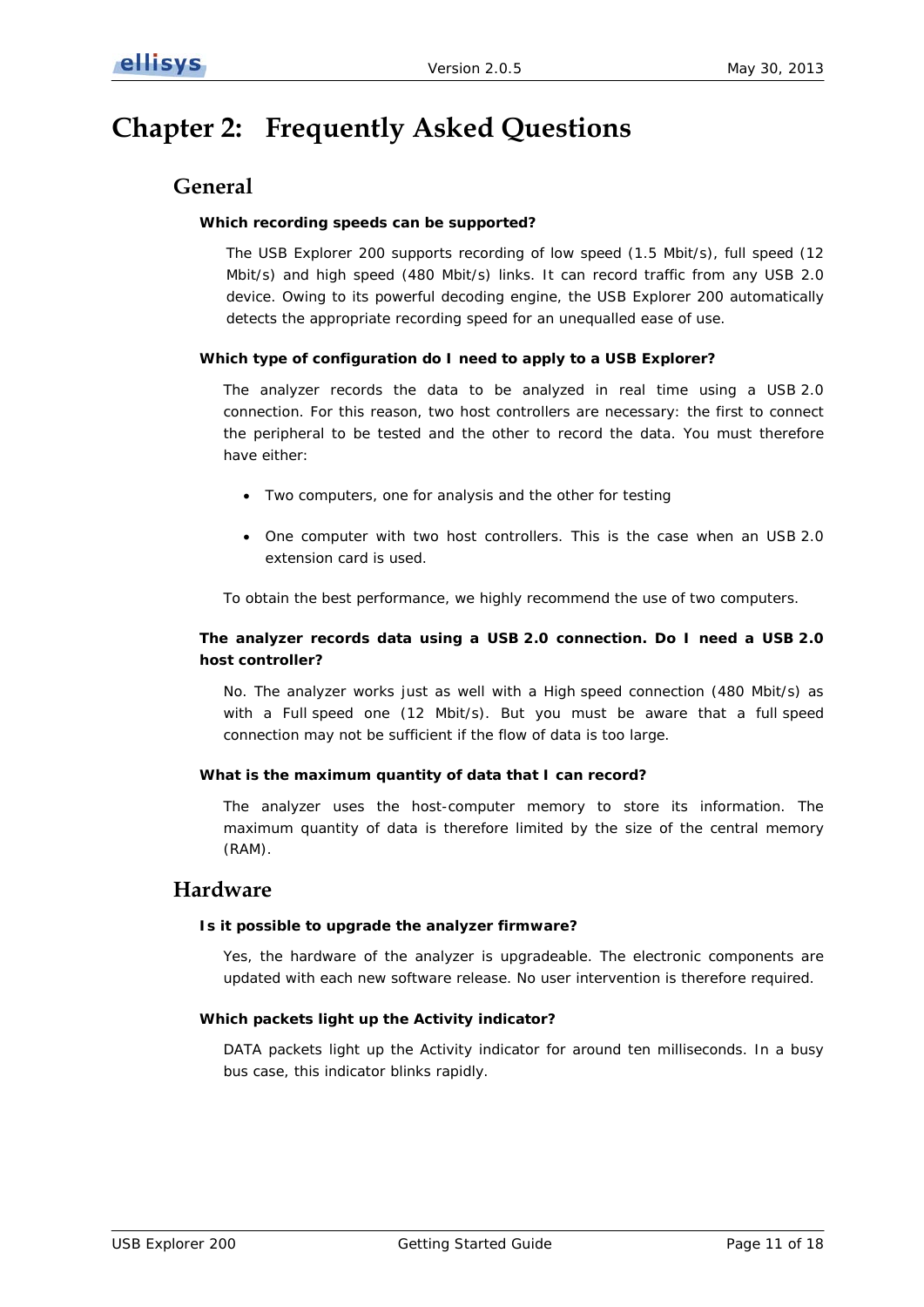# <span id="page-11-1"></span><span id="page-11-0"></span>**Chapter 3: Troubleshooting**

## **Installation**

### **How can I determine if I have two host controllers?**

The analysis software will let you know (in the **About** dialogue box) how many host controllers are available on your computer. You can use the Toolbar to access this dialogue box.

## **I have got one host controller and I'd like to add a second one. How can I achieve this?**

Installing a USB extension card is the easiest way to add a host controller to your computer. Furthermore, nowadays most of these extension cards are USB 2.0 compatible, which will enable you to wholly gain from all your analyzer's power. Talk to your local dealer about getting a USB 2.0 host controller card.

### **Why can't I run the analysis software installation file?**

The analysis software installation file requires Microsoft Windows Installer 2.0 or higher. Updated files are available from the download site:

<http://www.ellisys.com/support/download.php>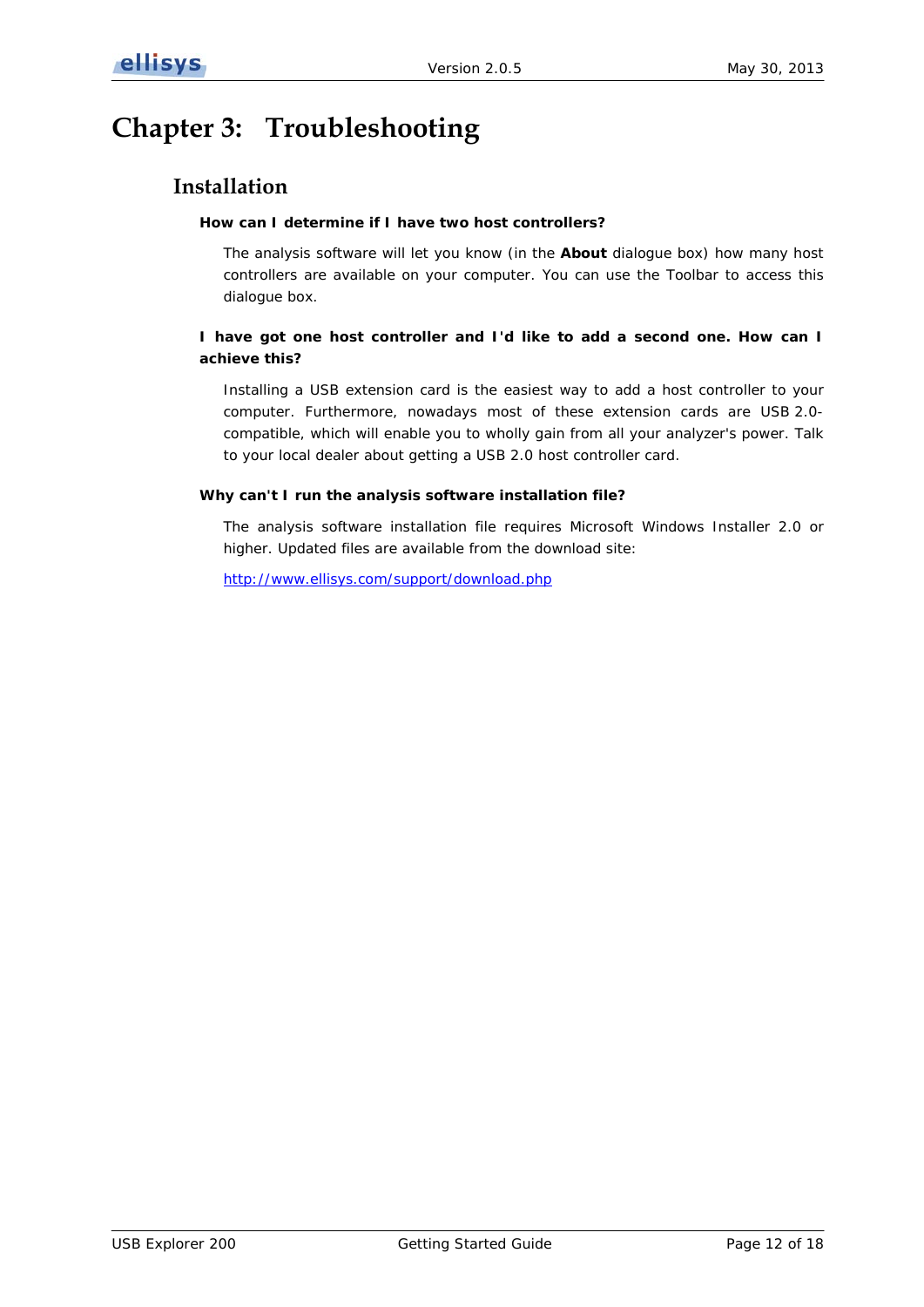# <span id="page-12-1"></span><span id="page-12-0"></span>**Chapter 4: Technical data**

# **Highlights**

- Compatible with all three USB 2.0 speeds
- Automatic discovery of the Link Under Test speed
- Measurement of USB bus states and low level protocols
- Affordable price allowing to supply each developer with one unit
- Non intrusive analysis
- Small and robust enclosure, powered by the USB bus
- Perfect for off-site interventions
- Download of the analyzed data in real time with a high speed USB 2.0 connection
- Scalable design of the hardware
- Display of transactions and transfers layers
- High level decoding of requests and descriptors
- Powerful display filters
- Exportation of analyzed data to several formats (XML, text, raw, etc.)
- Didactic display with reference to the specification
- Software development kit available
- Free viewer software

## <span id="page-12-2"></span>**Applications**

- Enumeration issues validation
- USB device and host development
- Performance analysis
- USB drivers and software stacks debugging
- Quick learning of USB protocol
- Test-bench automation

## <span id="page-12-3"></span>**Requirements**

- Pentium III 600MHz
- 128 MB RAM
- USB 2.0 EHCI host controller
- Resolution 800x600 256 colors
- Windows® 2000 Service Pack 4, Windows® XP Service Pack 1 or above
- Internet Explorer 5.0 or above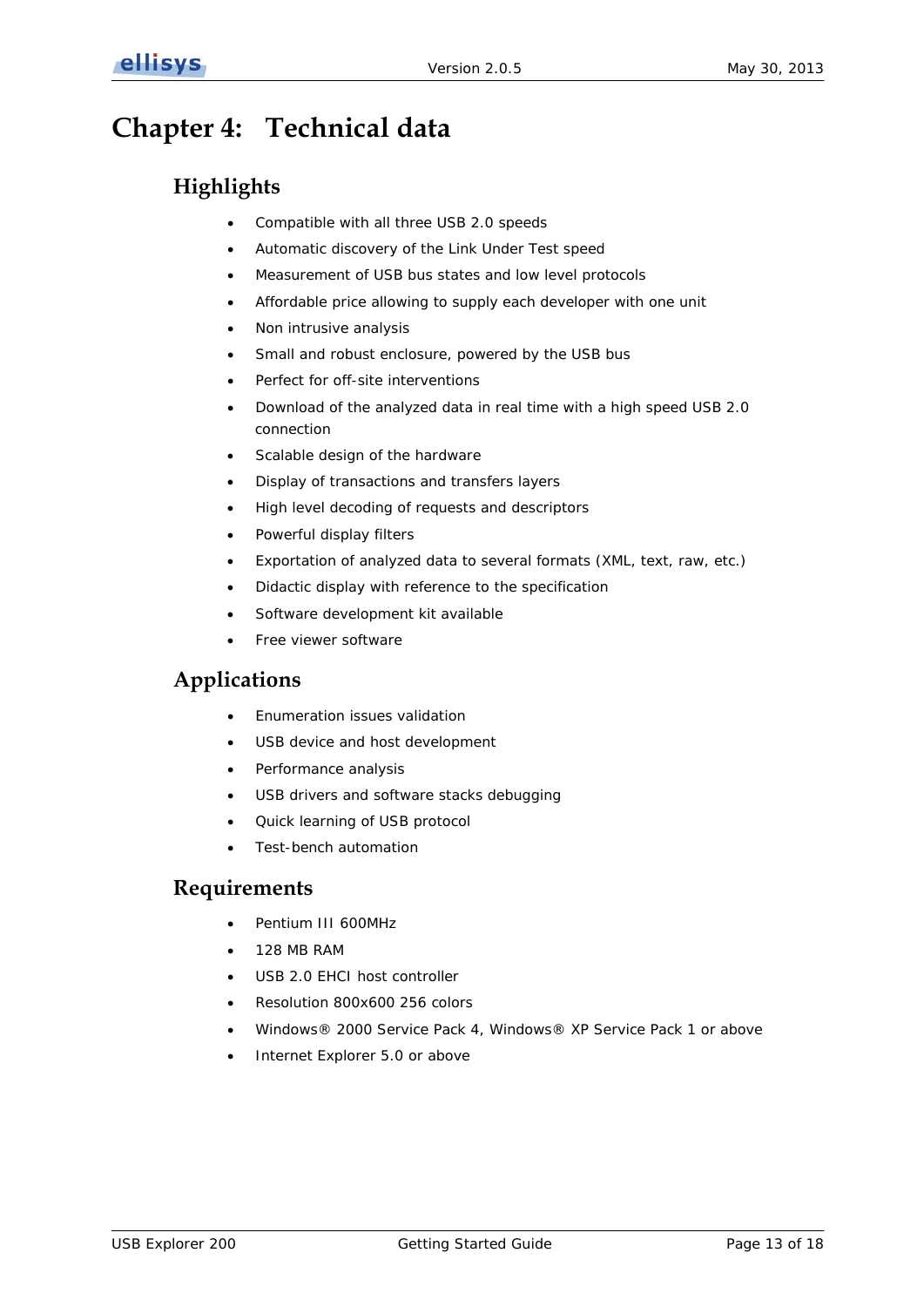## <span id="page-13-0"></span>**Specifications**

### **Enclosure**

- Width: 150 mm (5.91 inches)
- Length: 120 mm (4.72 inches)
- Height: 65 mm (2.56 inches)
- Weight: 750 g (1.7 pounds)

#### **Analysis Computer connector**

• USB 2.0 high speed (480 Mbit/s)

#### **Link Under Test connectors**

- USB 2.0 high speed (480 Mbit/s), full speed (12 Mbit/s) et low speed (1.5 Mbit/s)
- Automatic speed discovery of Device Under Test

#### **Trigger connector**

- Type: BNC
- Input: 5 V max, 1 Mohms
- Output: 3.3 V, max 20 mA
- Absolute maximum ratings: -0.5 V .. +6.5 V, 50 mA

### **Indicators**

- Power: lights up when the analyzer in powered on
- Activity: lights up in green when packets are detected (in red when they are recorded)
- Trigger: lights up in green when a trigger is detected in input (in red when detected in output)

### **Memory**

- 32 MBytes of FIFO memory
- Analyzed data is transmitted continuously

#### **Bus analysis**

- Timestamp: 16.67 ns (60 MHz) precision
- Low-level errors: detection of bit-stuffing, CRC5 and CRC16 errors
- Bus states: detection and measurement of Reset, Suspend, Keep Alive and High Speed Handshake states

#### **Power Requirements**

- Powered by the USB bus of the Analysis computer
- No external power supply needed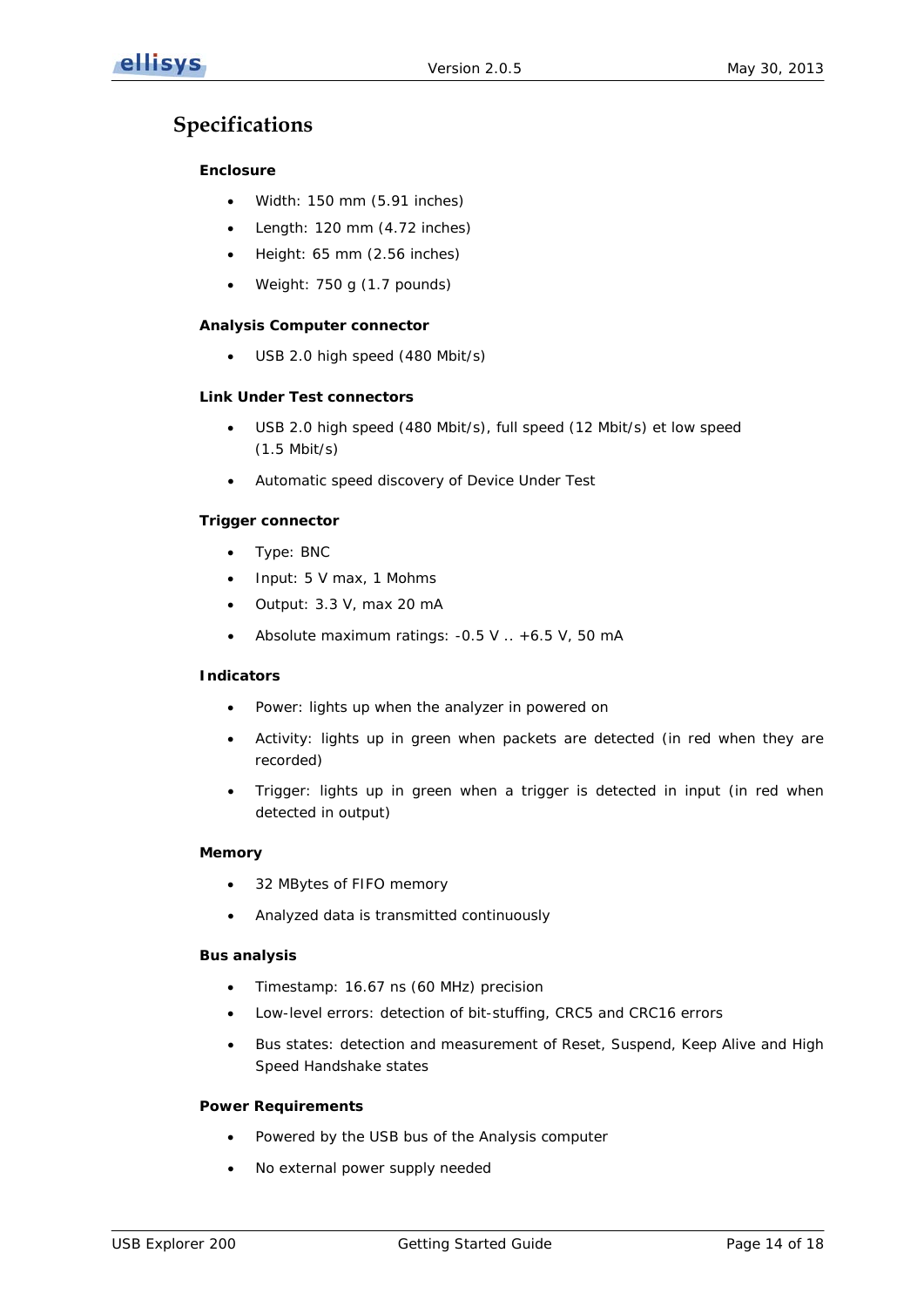

#### **Hardware update**

• The decoding engine and the firmware can be updated by software

#### **Product Warranty**

• Two years limited warranty

Ellisys reserves itself all rights to change product features and specifications without notice.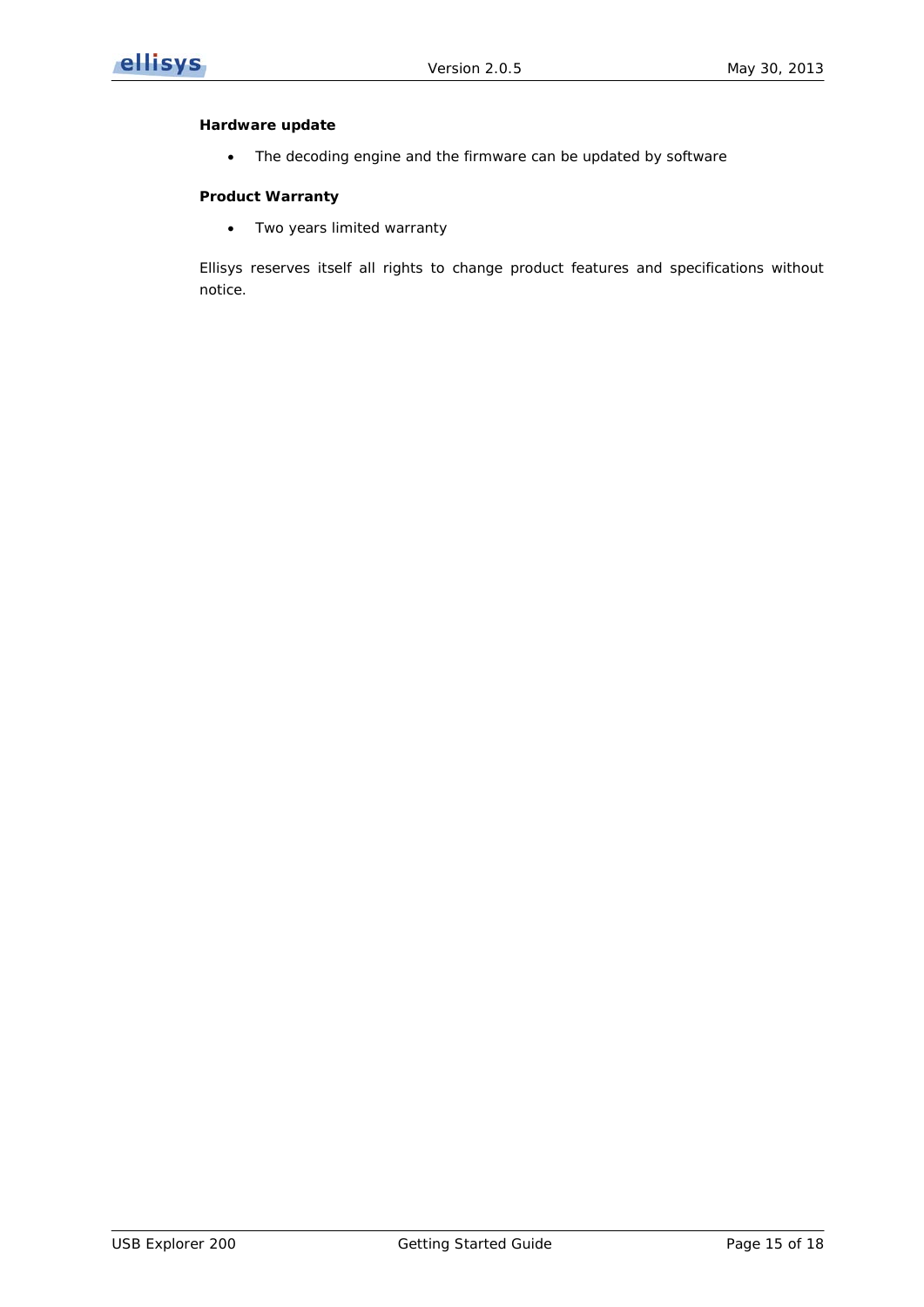# <span id="page-15-1"></span><span id="page-15-0"></span>**Chapter 5: Limited Warranty Terms and Conditions**

## **Coverage**

Ellisys warrants to the original customer of its products that its products are free from defects in material and workmanship for the warranty period. Subject to the conditions and limitations set forth below, Ellisys will, at its option, either repair or replace any part of its products that prove defective by reason of improper workmanship or materials. Repaired parts or replacement products will be provided by Ellisys on an exchange basis, and will be either new or refurbished to be functionally equivalent to new. If Ellisys is unable to repair or replace the product, it will refund the current value of the product at the time the warranty claim is made. In no event shall Ellisys' liability exceed the original purchase price of product.

## <span id="page-15-2"></span>**Excluded Products and Problems**

This limited warranty does not cover any damage to this product that results from improper installation, accident, abuse, misuse, natural disaster, insufficient or excessive electrical supply, abnormal mechanical or environmental conditions, or any unauthorized disassembly, repair, or modification. This limited warranty also does not apply to any product on which the original identification information has been altered, obliterated or removed, has not been handled or packaged correctly, or has been sold as second-hand. This limited warranty only applies to the original customer of the product for so long as the original customer owns the product. This limited warranty is non-transferable.

This limited warranty covers only repair, replacement or refund for defective Ellisys products, as provided above. Ellisys is not liable for, and does not cover under warranty, any loss of data or any costs associated with determining the source of system problems or removing, servicing or installing Ellisys products.

## <span id="page-15-3"></span>**Obtaining Warranty Service**

To obtain warranty service, you may return a defective product to the authorized Ellisys dealer or distributor from which you purchased the Ellisys product. Please confirm the terms of your dealer's or distributor's return policies prior to returning the product. Typically, you must include product identification information, including model number and serial number with a detailed description of the problem you are experiencing. You must also include proof of the date of original retail purchase as evidence that the product is within the applicable warranty period.

The returned product will become the property of Ellisys. Repaired or replacement product will be shipped at Ellisys' expense. Repaired or replacement product will continue to be covered by this limited warranty for the remainder of the original warranty or 90 days, whichever is longer.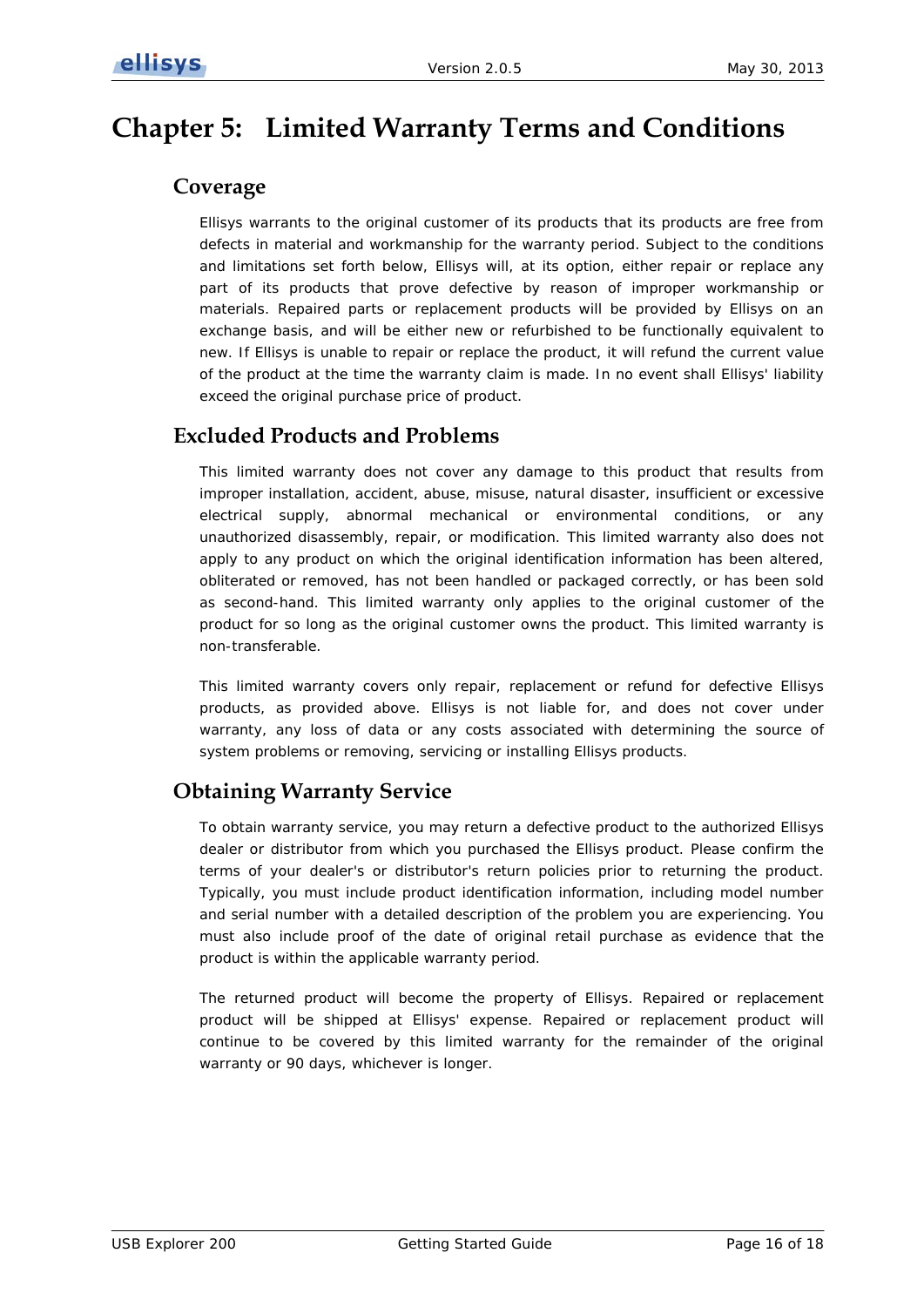## <span id="page-16-0"></span>**Limitations**

THE FOREGOING IS THE COMPLETE WARRANTY FOR ELLISYS PRODUCTS AND SUPERSEDES ALL OTHER WARRANTIES AND REPRESENTATIONS, WHETHER ORAL OR WRITTEN. EXCEPT AS EXPRESSLY SET FORTH ABOVE, NO OTHER WARRANTIES ARE MADE WITH RESPECT TO ELLISYS PRODUCTS AND ELLISYS EXPRESSLY DISCLAIMS ALL WARRANTIES NOT STATED HEREIN, INCLUDING, TO THE EXTENT PERMITTED BY APPLICABLE LAW, ANY WARRANTY THAT MAY EXIST UNDER NATIONAL, STATE, PROVINCIAL OR LOCAL LAW INCLUDING BUT NOT LIMITED TO ANY IMPLIED WARRANTY OF NON-INFRINGEMENT, MERCHANTABILITY OR FITNESS FOR A PARTICULAR PURPOSE. ALL WARRANTIES, WHETHER EXPRESS OR IMPLIED, ARE LIMITED TO THE PERIODS OF TIME SET FORTH ABOVE. SOME STATES OR OTHER JURISDICTIONS DO NOT ALLOW THE EXCLUSION OF IMPLIED WARRANTIES OR LIMITATIONS ON HOW LONG AN IMPLIED WARRANTY LASTS, SO THE ABOVE LIMITATIONS MAY NOT APPLY TO YOU.

ELLISYS PRODUCTS ARE NOT AUTHORIZED FOR USE AS CRITICAL COMPONENTS IN LIFE SUPPORT EQUIPMENT OR FOR APPLICATIONS IN WHICH THE FAILURE OR MALFUNCTION OF THE PRODUCTS WOULD CREATE A SITUATION IN WHICH PERSONAL INJURY OR DEATH IS LIKELY TO OCCUR. ELLISYS SHALL NOT BE LIABLE FOR THE DEATH OF ANY PERSON OR ANY LOSS, INJURY OR DAMAGE TO PERSONS OR PROPERTY BY USE OF PRODUCTS USED IN APPLICATIONS INCLUDING, BUT NOT LIMITED TO, MILITARY OR MILITARY-RELATED EQUIPMENT, TRAFFIC CONTROL EQUIPMENT, DISASTER PREVENTION SYSTEMS AND MEDICAL OR MEDICAL-RELATED EQUIPMENT.

ELLISYS' TOTAL LIABILITY UNDER THIS OR ANY OTHER WARRANTY, EXPRESS OR IMPLIED, IS LIMITED TO REPAIR, REPLACEMENT OR REFUND. REPAIR, REPLACEMENT OR REFUND ARE THE SOLE AND EXCLUSIVE REMEDIES FOR BREACH OF WARRANTY OR ANY OTHER LEGAL THEORY. TO THE FULLEST EXTENT PERMITTED BY APPLICABLE LAW, ELLISYS SHALL NOT BE LIABLE TO THE CUSTOMER OF AN ELLISYS PRODUCT FOR ANY DAMAGES, EXPENSES, LOST DATA, LOST REVENUES, LOST SAVINGS, LOST PROFITS, OR ANY OTHER INCIDENTAL OR CONSEQUENTIAL DAMAGES ARISING FROM THE PURCHASE, USE OR INABILITY TO USE THE ELLISYS PRODUCT, EVEN IF ELLISYS HAS BEEN ADVISED OF THE POSSIBILITY OF SUCH DAMAGES. SOME STATES OR OTHER JURISDICTIONS DO NOT ALLOW THE EXCLUSION OR LIMITATION OF INCIDENTAL OR CONSEQUENTIAL DAMAGES, SO THE ABOVE LIMITATIONS OR EXCLUSIONS MAY NOT APPLY TO YOU.

## <span id="page-16-1"></span>**Severability**

If any provision or any portion of any provision contained in these terms is held to be invalid, illegal or unenforceable by a court of competent jurisdiction, then the remaining provisions, and if a portion of any provision is unenforceable, then the remaining portion of such provision shall, nevertheless, remain in full force and effect. The parties undertake to negotiate in good faith with a view to replace such invalid, illegal or unenforceable provision or part thereof with another provision not so invalid, illegal or unenforceable with the same or similar effect, and further agree to be bound by the mutually agreed substitute provision.